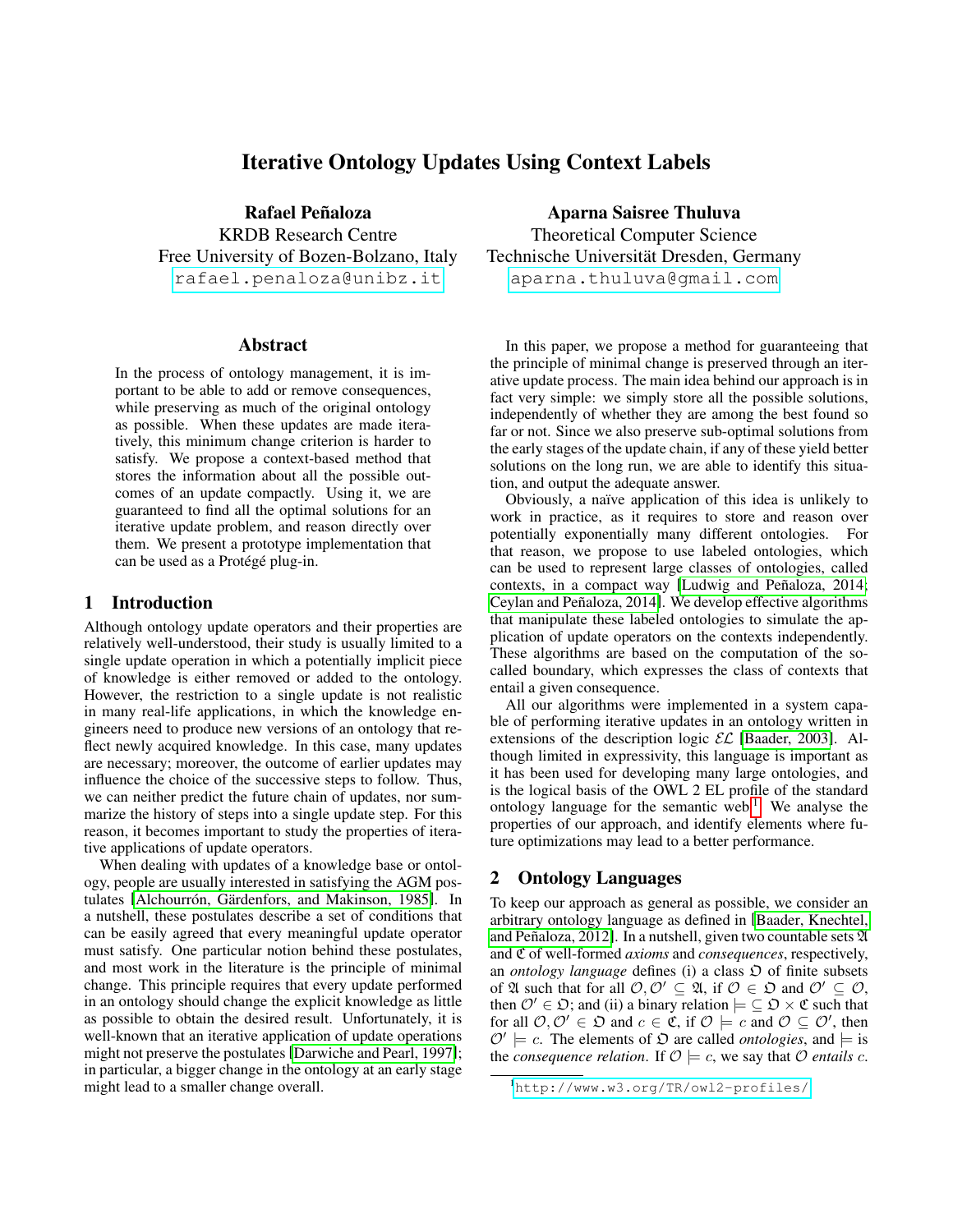Notice that, by definition, every subset of an ontology is also an ontology, and the consequence relation is monotonic.

Every Description Logic (DL) [\[Baader et al., 2007\]](#page-6-1) is an ontology language in this sense. As an example, we consider the light-weight DL  $\mathcal{EL}$  [\[Baader, Brandt, and Lutz,](#page-6-2) [2005\]](#page-6-2). *EL concepts* are build from the sets  $N_c$  and  $N_R$  of *concept names* and *role names*, respectively, using the grammar rule  $C ::= A | \top | C \sqcap C | \exists r.C$ , where  $A \in N_C$  and  $r \in N_R$ . A *general concept inclusion* (GCI) is an expression  $C \subseteq D$ , where  $C, D$  are two concepts. In the case of  $\mathcal{EL}$ , the sets of axioms  $\mathfrak A$  and of consequences  $\mathfrak C$  coincide, and contain all possible GCIs; moreover, every finite subset of  $\mathfrak A$  is an ontology. The consequence relation is defined with the help of interpretations. An *interpretation* is a pair  $\mathcal{I} = (\Delta^{\mathcal{I}}, \cdot^{\mathcal{I}})$  where  $\bar{\Delta}^{\mathcal{I}}$  is a non-empty set called the *domain*, and  $\cdot^{\mathcal{I}}$  is an *interpretation function* mapping every  $A \in \mathsf{N}_{\mathsf{C}}$ to a subset  $A^{\mathcal{I}} \subseteq \Delta^{\mathcal{I}}$  and every  $r \in \mathsf{N}_{\mathsf{R}}$  to a binary relation  $r^{\mathcal{I}} \subseteq \Delta^{\mathcal{I}} \times \Delta^{\mathcal{I}}$ . The interpretation function is extended to concepts inductively by  $\top^{\mathcal{I}} := \Delta^{\mathcal{I}}$ ,  $(C \sqcap D)^{\mathcal{I}} := C^{\mathcal{I}} \cap D^{\mathcal{I}}$ , and  $(\bar{\exists}r.C)^{\mathcal{I}} := \{d \in \Delta^{\mathcal{I}} \mid \exists e.(d,e) \in r^{\mathcal{I}}, e \in C^{\mathcal{I}}\}$ . The interpretation *I* satisfies the GCI  $C \subseteq D$  iff  $C^{\mathcal{I}} \subseteq D^{\mathcal{I}}$ ; it is a *model* of the ontology  $O$  iff it satisfies all the GCIs in O. The GCI  $C \subseteq D$  is a *consequence* of the ontology O  $(O \models C \sqsubseteq D)$  iff every model of O also satisfies  $C \sqsubseteq D$ .

A *labeled ontology* O is simply an ontology in which every axiom  $\alpha \in \mathcal{O}$  is associated to a set of labels  $\text{lab}(\alpha)$ . Intuitively, a labeled ontology is a compact representation of a set of ontologies. More formally, let  $\mathsf{lab}(\mathcal{O}) := \bigcup_{\alpha \in \mathcal{O}} \mathsf{lab}(\alpha);$ then every label  $\ell \in \text{lab}(\mathcal{O})$  defines the subontology  $\mathcal{O}_{\ell}^{\text{lab}}$ of axioms labelled with a set containing  $\ell$ ; more precisely,  $\mathcal{O}_{\ell}^{\mathsf{lab}} := \{ \alpha \in \mathcal{O} \mid \ell \in \mathsf{lab}(\alpha) \}.$  We call these subontologies *contexts*. The most relevant reasoning problem in the presence of labeled ontologies is to find out which contexts entail a given consequence. These are expressed through a boundary.

**Definition 1** (boundary). Let  $\mathcal{O}$  be a labeled ontology and  $c$ a consequence. The *boundary* of  $O$  w.r.t.  $c$  is the (unique) set  $\nu \subseteq \text{lab}(\mathcal{O})$  of labels such that  $\mathcal{O}_{\ell}^{\text{lab}} \models c$  iff  $\ell \in \nu$ .

In other words, computing the boundary allows us to reason over all the subontologies defined by the labeled ontology  $\mathcal O$  simultaneously. Methods for computing this boundary based on Reiter's hitting set tree algorithm [\[Reiter, 1987\]](#page-7-5) and the use of unmodified ontology reasoners have been developed and implemented.

# 3 Iterative Ontology Update

One important problem for the development and maintenance of ontologies is how to update them when new knowledge is acquired. Typically, updates can be of two kinds. One can either want to remove some knowledge (e.g., if it has been found to be incorrect), or to include some newly discovered knowledge. The former problem is usually called *contraction*, and the latter *expansion*. In an ontology language, given a consequence  $c$  and an ontology  $\mathcal{O}$ , these problems refer to the task of modifying  $\mathcal O$  into a new ontology  $\mathcal O'$  such that  $\mathcal{O}' \not\models c$  in the case of contraction, and  $\mathcal{O}' \not\models c$  in the case of expansion. A variant of expansion, called *revision*, additionally requires that the new ontology  $\mathcal{O}'$  remains consistent.



<span id="page-1-0"></span>Figure 1: The repairs of  $\mathcal{O}_{\mathsf{ex}}$  w.r.t.  $A \sqsubseteq F$ .

Clearly, one can conceive many different ways of achieving these results. To avoid arbitrary changes in an ontology, different desiderata on the properties of update operators have been proposed in terms of the AGM postulates [Alchourrón, Gärdenfors, and Makinson, 1985] and their successive variants.

One natural requirement is that the operators should follow the principle of minimal change; i.e., that the updated ontology should be as close to the original as possible, according to some similarity criterion. This is a fundamental criterion, which most update operators strive to fulfil. For example, to contract a consequence  $c$  from the ontology  $\mathcal{O}$ , we can find a subontology  $\mathcal{O}' \subseteq \mathcal{O}$  such that  $\mathcal{O}' \not\models c$ . To fulfil the principle of minimal change, we require this subontology to be maximal.

**Definition 2** (repair). A *repair* of the ontology  $O$  w.r.t. the consequence c is a subset  $\mathcal{R} \subseteq \mathcal{O}$  such that  $\mathcal{R} \not\models c$  and for all  $\mathcal{R} \subset \hat{\mathcal{O}}' \subseteq \mathcal{O}, \mathcal{O}' \models c.$  We denote as  $\mathsf{Rep}(\mathcal{O}, c)$  the set of all repairs of  $O$  w.r.t.  $c$ .

It is well known that there are potentially exponentially many repairs w.r.t. a single consequence. Thus, we can define a contraction operator that computes any repair of maximal size; that is, having the largest number of axioms.

<span id="page-1-1"></span>Example 3. Suppose that we want to contract the consequence  $A \sqsubseteq F$  from the  $\mathcal{EL}$  ontology

$$
\mathcal{O}_{\mathsf{ex}} := \{ A \sqsubseteq B, B \sqsubseteq C, C \sqsubseteq D, D \sqsubseteq E, E \sqsubseteq F, B \sqsubseteq E \}.
$$

The five repairs of  $\mathcal{O}_{\mathsf{ex}}$  w.r.t. this consequence are depicted in Figure [1,](#page-1-0) where each arrow represents a GCI from  $\mathcal{O}_{ex}$ . Three of these repairs ( $\mathcal{R}_2$ ,  $\mathcal{R}_3$ , and  $\mathcal{R}_4$ ) contain four axioms, while  $\mathcal{R}_1$  and  $\mathcal{R}_5$  contain five. Thus, to follow the principle of minimum change, any of the two repairs with maximum size may be chosen as a solution to the contraction problem.

To handle expansion, we will assume that only consequences that can also be expressed as axioms (i.e., only elements of  $\mathfrak{A} \cap \mathfrak{C}$  can be expanded. Thus, to expand a consequence  $c$  to  $\mathcal{O}$ , we need only to add  $c$  to this ontology if  $\mathcal O$ did not entail  $c$  already.

In the process of updating an ontology, one should expect to perform several update operations, potentially depending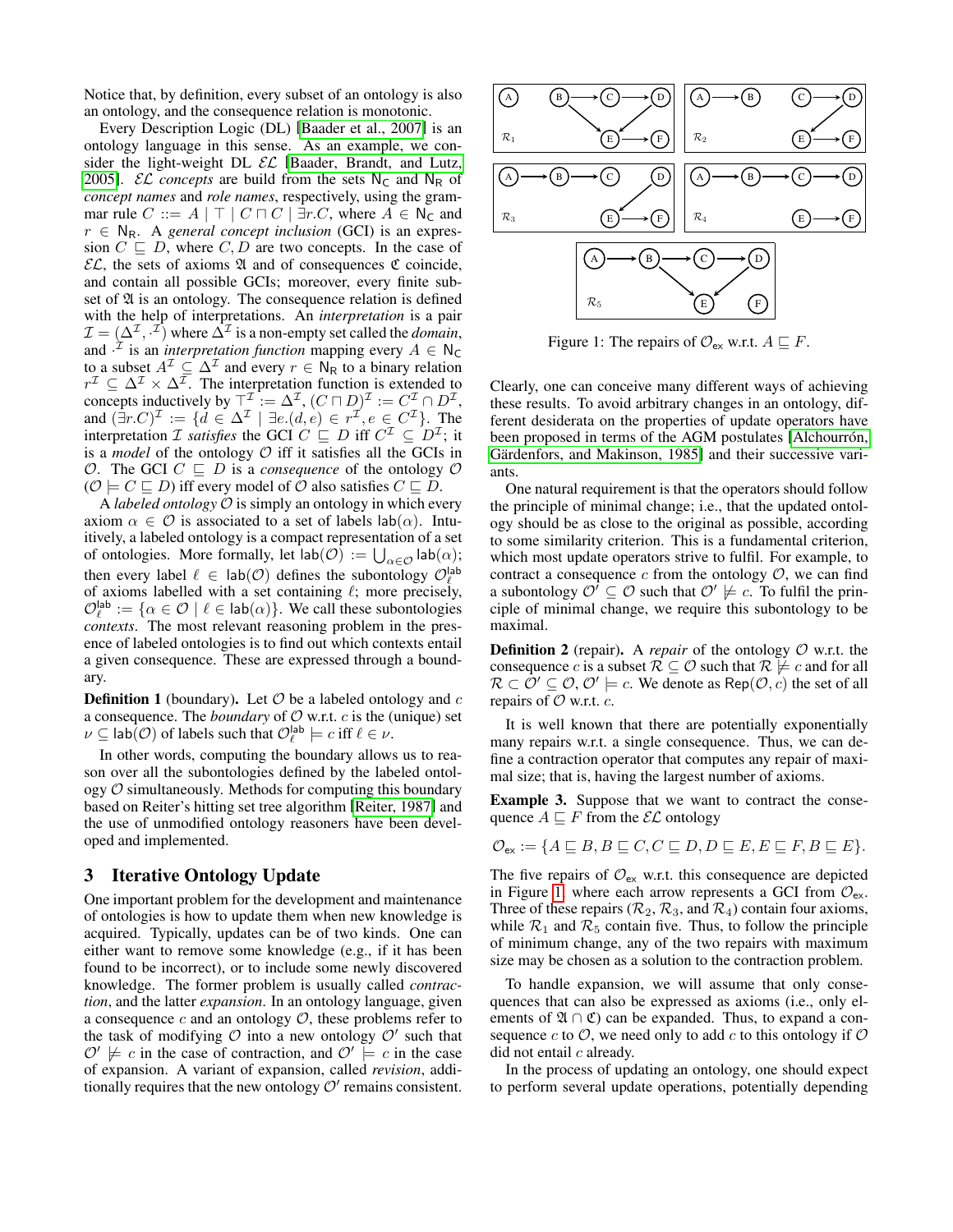on the outcome of the previous results. Moreover, the consequences that will be retracted or expanded might not be known *a priori*. Thus, it is necessary to define iterative update operators. Unfortunately, a repeated application of an update operator is not guaranteed to satisfy the properties of a single update.

<span id="page-2-0"></span>**Example 4.** Suppose that, after contracting  $A \subseteq F$  in Ex-ample [3,](#page-1-1) we wanted to contract  $B \sqsubseteq E$ . If in the first step we had chosen any of the maximal repairs ( $\mathcal{R}_1$  or  $\mathcal{R}_5$ ), then any answer to the second contraction step would have three axioms. Notice however that none of the other repairs, containing four axioms, entails  $B \subseteq E$ , and hence are possible solutions to the iterative update problem. In fact, it is easy to see any repair of  $\mathcal{R}_1$  or  $\mathcal{R}_5$  w.r.t.  $B \sqsubseteq E$  is a subset of one of either  $\mathcal{R}_2$ ,  $\mathcal{R}_3$ , or  $\mathcal{R}_4$ .

The problem with iterative update is that there is no knowledge of what new update requests will come later. Thus, there is no way to guarantee that the chosen solution at an earlier step will lead to the best outcome in later stages. Moreover, since we do not know when the update process is over, we need to be ready to output the best solution at every step. For instance, in Example [4](#page-2-0) we should be able to provide  $\mathcal{R}_1$  or  $\mathcal{R}_5$  as answer to the first contraction step, but  $\mathcal{R}_2$ ,  $\mathcal{R}_3$ , or  $\mathcal{R}_4$ after the second contraction.

An obvious way to achieve this goal is to preserve all the possible solutions over time. Thus, contracting  $\mathcal{O}_{\mathsf{ex}}$  w.r.t.  $A \subseteq F$  yields the five ontologies  $\mathcal{R}_1, \ldots, \mathcal{R}_5$ ; the second contraction step yields  $\mathcal{R}_2, \ldots, \mathcal{R}_4$ , since these contain the repairs of  $\mathcal{R}_1$  and  $\mathcal{R}_5$  w.r.t.  $B \sqsubseteq E$ , and so on. When a solution is required, one needs only to extract the best of the ontologies produced through this iteration.

The drawback of this approach is that it must store and update all the solutions at every step. Recall that an ontology may have exponentially many repairs w.r.t. a consequence. If we apply this idea, then we would have to preserve these exponentially many repairs. Moreover, at the next update step, the update operator would need to be applied to all of them. Obviously, this would result in very inefficient updates.

As described in the previous section, labeled ontologies represent a good choice for representing a set of ontologies compactly, and reasoning with them efficiently. Thus, we propose to improve on the approach sketched above by storing all the solutions found so far in a labeled ontology. More precisely, each solution will form a context in this ontology. We begin the update process with an unlabeled ontology, which we will see as a labeled ontology in which all axioms share the same label. When we retract a consequence  $c$ , we need to relabel the axioms in such a way that the new contexts are a non-redundant representation of the repairs of each of the previous contexts w.r.t. c. Dually, expansion means adding  $c$  only to those contexts that did not entail  $c$  already. In this view, we can consider revision as a special kind of iterative update in which we perform an expansion, followed by the contraction of inconsistencies. However, we need to be careful to guarantee that the revised axiom is not removed at the contraction step.

**Example 5.** Consider again the ontology  $\mathcal{O}_{\mathsf{ex}}$  from Example [3,](#page-1-1) which is depicted as a labeled ontology in Figure [2](#page-2-1) (a).



<span id="page-2-1"></span>Figure 2: Labeled ontologies encoding all the solutions obtained from  $\mathcal{O}_{\mathsf{ex}}$  (a) by iteratively retracting  $A \sqsubseteq F$  (b), retracting  $B \sqsubseteq E$  (c), and expanding  $C \sqsubseteq E$  (d).

As we have seen, contracting the consequence  $A \sqsubseteq F$  yields the five repairs from Figure [1,](#page-1-0) which can be described through the labeled ontology in Figure [2](#page-2-1) (b). Further contracting  $B \subseteq E$  from these repairs yields the repairs  $\mathcal{R}_2, \mathcal{R}_3, \mathcal{R}_4$  as depicted in part (c). To expand the consequence  $C \subseteq E$  it suffices to add this axiom to the labeled ontology with a label 3, 4 expressing that only the contexts defined by these labels include that new axiom. Notice that the context  $(\mathcal{O}_{\text{ex}})_2^{\text{lab}}$  already entails the consequence  $C \subseteq E$ , and hence does not need to be expanded.

Obviously, this approach only makes sense if the new labels can be computed effectively. In the next sections, we describe methods for updating labeled ontologies, which we implemented in a tool that we describe later.

# 4 Labeled Contraction

For the rest of this paper, we assume that  $\mathcal O$  is a labeled ontology whose contexts represent all the solutions to an iterative ontology update procedure at the current step. As mentioned before, this ontology might contain only one context, if no contraction has been made. We now show how to relabel this ontology to describe the result of contracting a given consequence.

Notice that in general we might have no information on the steps executed to reach the current labeling. Thus, the relabeling operator must depend exclusively on the current contexts, and not on the operations performed before hand. On the other hand, recall that the contraction operator that we defined in the previous section is based on the computation of repairs, which are by definition maximal w.r.t. set inclusion. To guide our methods, we will assume that the labeled ontology  $\mathcal O$  is *irredundant*; that is, that for all labels  $\ell, \ell' \in \text{lab}(\mathcal O)$ , if  $\ell \neq \ell'$ , then  $\mathcal{O}_{\ell}^{\text{lab}} \not\subseteq \mathcal{O}_{\ell'}^{\text{lab}}$ .

Intuitively, the restriction to irredundant ontologies guarantees that no context represents a solution that is exactly the same as, or worse to, another context. Deciding whether an ontology  $\mathcal O$  is irredundant needs only linear time in the size of O. Moreover, a redundant ontology can be made irredundant by removing all contexts that are contained in any other context.

Given an ontology  $O$  whose axioms are labeled through the function lab, and a consequence  $c$ , we are interested in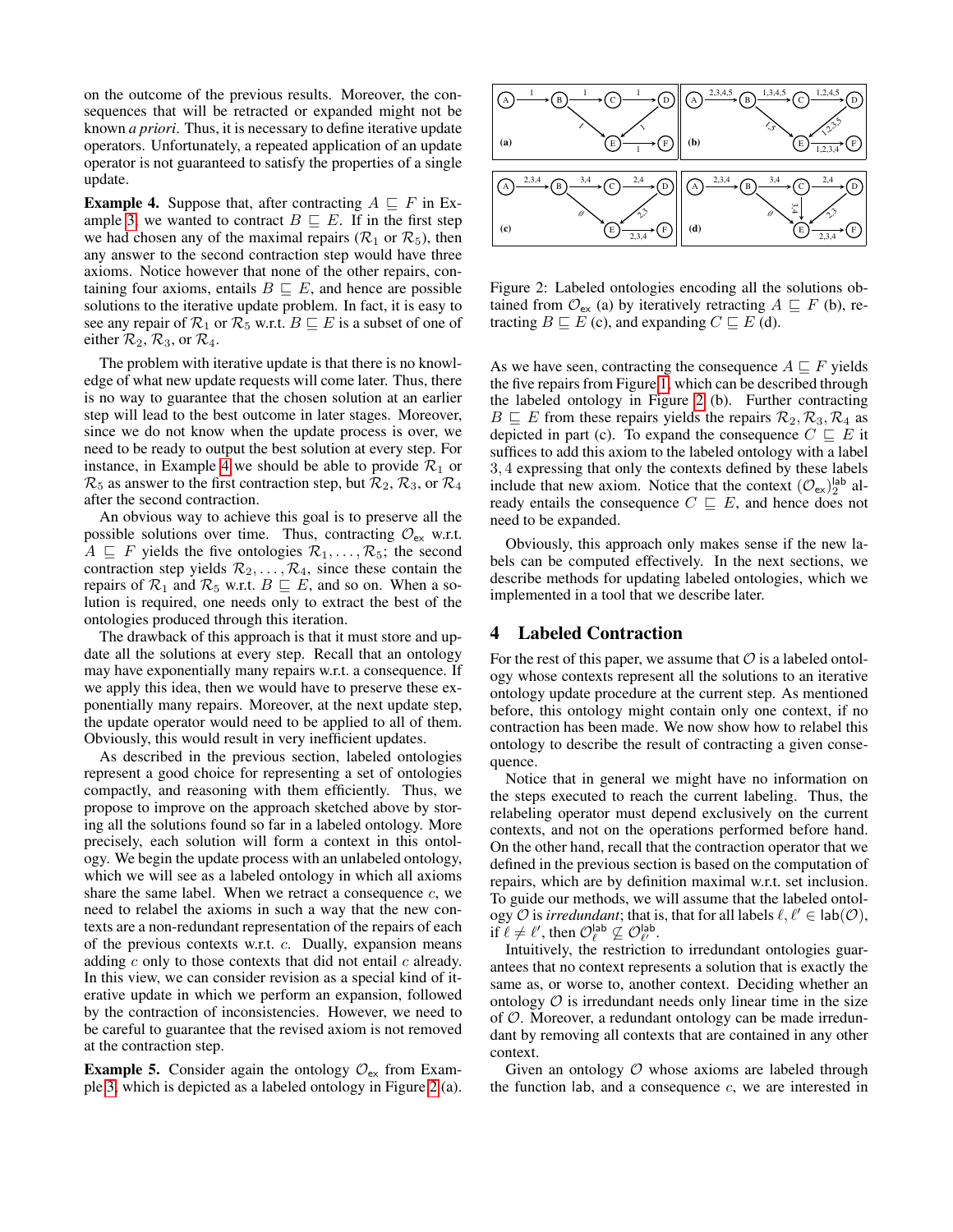computing a new labeling function lab' that describes all the repairs of the contexts of the original ontology w.r.t. c. This is formalized next.

<span id="page-3-0"></span>**Definition 6** (labeled contraction). Let  $\mathcal{O}$  be a labeled ontology with labeling function lab, and  $c \in \mathfrak{C}$ . Define  $Rep(\mathcal{O}, \mathsf{lab}, c) := \bigcup_{\ell \in \mathsf{lab}(\mathcal{O})} \mathsf{Rep}(\mathcal{O}_{\ell}^{\mathsf{lab}}, c)$ . We say that an element  $\mathcal{R} \in \text{Rep}(\mathcal{O}, \text{lab}, c)$  is *maximal* if there is no other  $\mathcal{R}' \in \text{Rep}(\mathcal{O}, \text{lab}, c)$  such that  $\mathcal{R} \subset \mathcal{R}'$ . A *labeled contraction* of  $(0,$  lab) w.r.t. c is a labeling function lab' such that:

- 1. for all  $\ell' \in \text{lab}'(\mathcal{O})$  there is an  $\mathcal{R} \in \text{Rep}(\mathcal{O}, \text{lab}, c)$  such that  $\mathcal{O}_{\ell'}^{\mathsf{lab'}} = \mathcal{R}$  and  $\mathcal{R}$  is maximal; and
- 2. for every maximal  $\mathcal{R} \in \text{Rep}(\mathcal{O}, \text{lab}, c)$  there exists some  $\ell' \in \text{lab}'(\mathcal{O})$  such that  $\mathcal{O}_{\ell'}^{\text{lab}'} = \mathcal{R}$ .

The condition of maximality in this definition is used to guarantee that the new labeled ontology is irredundant. Notice that the maximal elements  $\mathcal{R} \in \text{Rep}(\mathcal{O}, \text{lab}, c)$  are exactly those that one could consider solutions of an iterative contraction. For example, if  $\mathcal O$  is the labeled ontology from Figure [2](#page-2-1) (b), then Rep( $\mathcal{O}$ , lab,  $B \sqsubseteq E$ ) contains the ontology  $\{ \overline{C} \sqsubseteq D, D \sqsubseteq E, E \sqsubseteq F \}$ , which is a repair of  $\mathcal{O}_1^{\text{lab}}$  w.r.t.  $B \subseteq E$ . However, as this ontology is already contained in  $\mathcal{O}_2^{\text{lab}}$ , it is not considered a solution of the contraction—and indeed, is not a maximal element of Rep( $\mathcal{O}$ , lab,  $B \sqsubset E$ ).

An obvious approach for computing a labeled contraction is by expanding the ontology into all its contexts. Following Definition [6](#page-3-0) literally, one can compute the set of repairs for each context w.r.t. c, remove all non-maximal ones, and encode the resulting set of ontologies with a new labeled ontology. Clearly, this naïve idea has all the drawbacks associated to storing all the solutions independently in the first place. Instead, we propose an optimized method that is based on manipulating the labels of the axioms directly.

Recall that the boundary  $\nu$  of a labeled ontology  $\mathcal O$  w.r.t. a consequence c expresses all the contexts of  $\mathcal O$  that entail  $c$ . Obviously, if we contract  $c$  from any context that does not entail this consequence, then this context remains unchanged. Thus, we only need to change the contexts that appear in the boundary, which means modifying the labels of the axioms in  $\mathcal{O}_{\nu} := \dot{\bigcup}_{\ell \in \nu} \mathcal{O}_{\ell}^{\mathsf{lab}}.$ 

Let now  $\ell \in \nu$ . It is easy to see that for every repair  $\mathcal{R}_{\ell}$ of  $\mathcal{O}_{\ell}^{\text{lab}}$  w.r.t. c, there is a repair  $\mathcal{R}_{\nu}$  of  $\mathcal{O}_{\nu}$  w.r.t. c such that  $\mathcal{R}_{\ell} = \mathcal{R}_{\nu} \cap \mathcal{O}_{\ell}^{\text{lab}}$ . Indeed, this is a direct consequence of the following facts: (i)  $\mathcal{O}_{\ell}^{\text{lab}} \subseteq \mathcal{O}_{\nu}$ , and (ii)  $\mathcal{R}_{\ell} \not\models c$ . Thus, we can extend  $\mathcal{R}_\ell$  with axioms from  $\mathcal{O}_\nu \setminus \mathcal{O}_\ell^{\text{lab}}$  until a repair of the larger set is found. This means that, if we find all the repairs of  $\mathcal{O}_{\nu}$  w.r.t. c, then intersecting these with all the contexts in the boundary yields all the repairs of each of these contexts w.r.t. c. Notice that this approach might produce some redundant sub-ontologies: the same repair might be obtained from the intersection of two repairs with the same context, and some of these intersections might not be maximal, hence not being repairs. However, this redundancy can be easily checked through a set inclusion test.

Algorithm [1](#page-3-1) performs labeled contraction following the ideas described above. It starts by computing the boundary  $\nu$  of  $\mathcal O$  w.r.t. c, and uses this boundary to find all the repairs of  $\mathcal{O}_{\nu}$  w.r.t. c. These repairs are intersected with all contexts Algorithm 1 Context-based contraction

<span id="page-3-1"></span>**Require:** Labelled ontology  $\mathcal{O}$ , consequence  $c$ 1:  $\nu \leftarrow$  boundary( $\mathcal{O}, c$ ) 2:  $\mathfrak{R} \leftarrow$  repairs $(\mathcal{O}_{\nu}, c)$ 3:  $\mathfrak{S} \leftarrow \emptyset$ 

<span id="page-3-3"></span><span id="page-3-2"></span>4: for each  $\mathcal{R} \in \mathfrak{R}$  do 5: for each  $\ell \in \nu$  do 6: **if**  $\mathcal{R} \cap \mathcal{O}_{\ell}^{\text{lab}} \not\subseteq \mathcal{O}_{m}^{\text{lab}}$  for all  $m \notin \nu$  **then** 7:  $\mathfrak{S} \leftarrow \mathfrak{S} \cup \{ \mathcal{R} \cap \mathcal{O}_{\ell}^{\mathsf{lab}} \}$ 8: end if 9: end for 10: end for 11:  $\mathcal{R}_1, \ldots, \mathcal{R}_n \leftarrow \text{maximal}(\mathfrak{S})$ 12:  $k \leftarrow \max \mathsf{lab}(\mathcal{O})$ 13: for each  $\alpha \in \mathcal{O}$  do 14:  $\text{lab}(\alpha) \leftarrow (\text{lab}(\alpha) \setminus \nu) \cup \{k + i \mid \alpha \in \mathcal{R}_i, 1 \leq i \leq n\}$ 15: end for

16: return lab

whose label is in  $\nu$ . All such intersections that are not subontologies of some previously known solution to the contraction problem are stored in the set  $\mathfrak{S}$ . Then, the maximal subontologies (w.r.t. set inclusion) from  $\mathfrak S$  are identified as the sets  $\mathcal{R}_1, \ldots, \mathcal{R}_n$ . Finally, the labeling function lab is updated to remove the contexts in  $\nu$  and add the newly found solutions

 $\mathcal{R}_i.$ For example, suppose that we want to retract the consequence  $B \subseteq E$  from the labeled ontology depicted in Figure [2](#page-2-1) (b). In this case, we first compute the boundary  $\nu = \{1, 5\}$ , which yields  $\mathcal{O}_{\nu} = \mathcal{O}_{\rm ex}$  (as defined in Exam-ple [3\)](#page-1-1). The repairs of  $\mathcal{O}_{\nu}$  w.r.t.  $B \subseteq E$  are precisely  $\mathcal{R}_2$ ,  $\mathcal{R}_3$ , and  $\mathcal{R}_4$  as depicted in Figure [1.](#page-1-0) Since these are already contained in some contexts not in  $\nu$ ,  $\mathfrak S$  remains empty, and the new labeling function simply removes the contexts 1 and 5 from the labeled ontology, as expected.

It is worth considering the steps [6](#page-3-2) to [8](#page-3-3) of Algorithm [1.](#page-3-1) As mentioned before, this test is used to guarantee that we do not include in  $\mathfrak S$  any solution candidate that is redundant due to being contained in a previously known solution. As described in the algorithm, this would require comparing each intersection found with all the contexts not belonging to the boundary. Clearly, such a task would be extremely expensive. Fortunately, it is possible to exploit the labels of the ontology to optimize this test too. Recall that for every axiom  $\alpha$ ,  $\vert ab(\alpha) \vert$ is the set of contexts to which  $\alpha$  belongs. Thus, given a subontology  $\mathcal{R}$ , con $(\mathcal{R}) := \bigcap_{\alpha \in \mathcal{R}} \mathsf{lab}(\alpha)$  yields the set of contexts that contain  $R$ . To test the condition in the if statement from line [6,](#page-3-2) it then suffices to check that con( $\mathcal{R}$ )  $\subseteq \nu$ .

Now that we have seen how to contract a consequence from a labeled ontology, we turn our attention to the problem of expanding and revising an ontology with a new consequence.

### 5 Expansion and Revision

As it is the case in classical ontology update, the process of expanding a labeled ontology to include a consequence is relatively simple. By assumption, every consequence of the ontology language can also be expressed as an axiom. Thus, in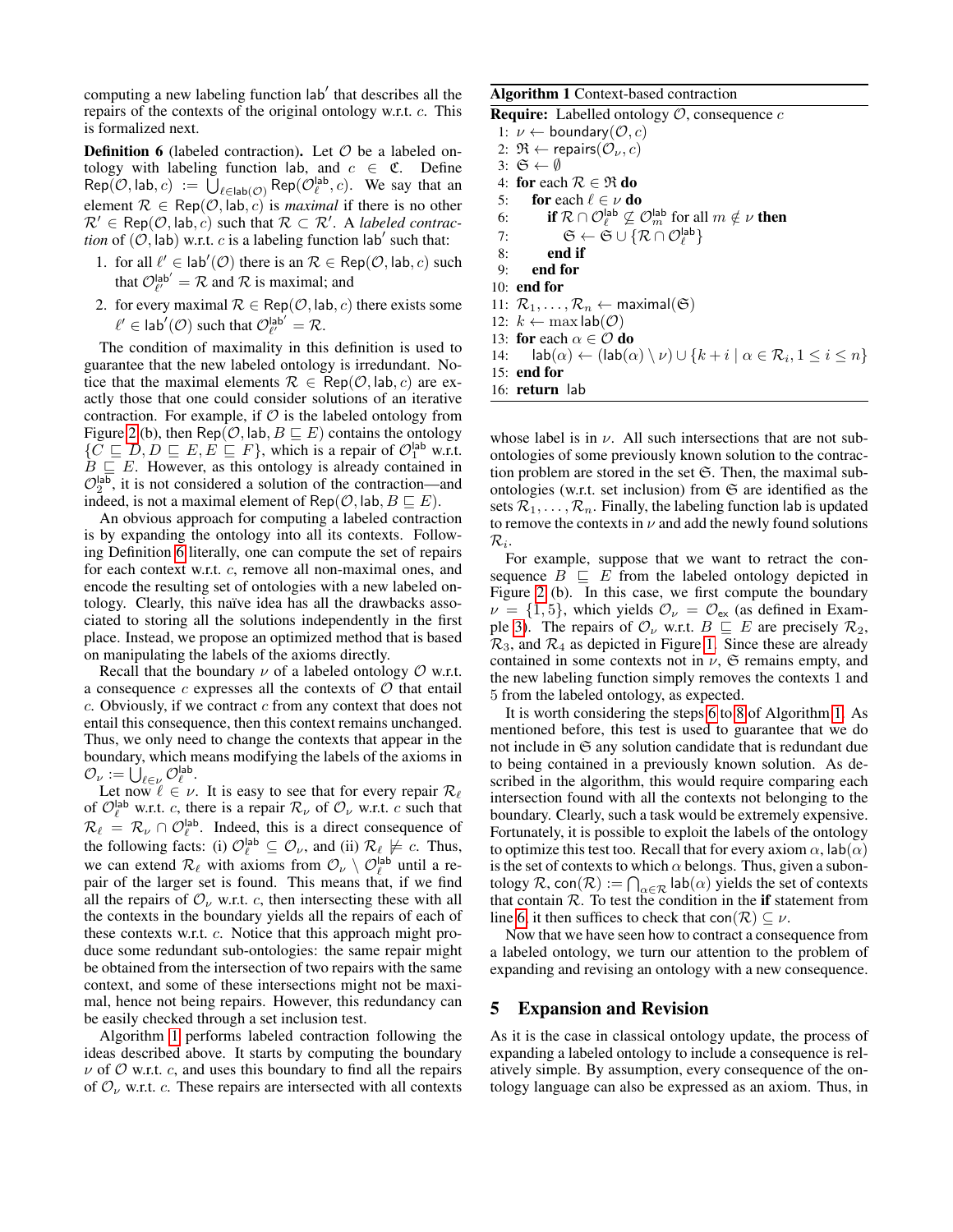order to expand an ontology  $\mathcal O$  to include the consequence c, it suffices to add the axiom c to  $\mathcal O$  in case that  $\mathcal O \not\models c$ , or leave  $O$  unchanged if  $c$  is already entailed by this ontology. In the case of labeled expansion, we want to add the new axiom only to those contexts that do not entail  $c$  already.

**Definition 7** (labeled expansion). Let  $O$  be a labeled ontology with labeling function lab, and  $c \in \mathfrak{C}$ . A *labeled expansion* of  $O$  w.r.t.  $c$  is a labeled ontology  $O'$  with labeling function lab' such that  $\text{lab}(\mathcal{O}) = \text{lab}'(\mathcal{O}')$  and for every  $\ell \in \text{lab}(\mathcal{O})$ 

$$
(\mathcal{O}')^\text{lab'}_{\ell} = \begin{cases} \mathcal{O}^\text{lab}_{\ell} & \text{if } \mathcal{O}^\text{lab}_{\ell} \models c \\ \mathcal{O}^\text{lab}_{\ell} \cup \{c\} & \text{otherwise.} \end{cases}
$$

As in the previous section, we can exploit the properties of the boundary to perform labeled expansion efficiently. The boundary allows us to identify the contexts that already entail  $c$  from those who do not. After we have computed the boundary  $\nu$  of  $\mathcal O$  w.r.t. c, expansion consists simply of adding the axiom c to O and labeling it with  $\text{lab}(\mathcal{O}) \setminus \nu$ , unless  $\nu = \text{lab}(\mathcal{O})$ , in which case nothing is done.

The case of revision is slightly more complex. Recall that revision can be seen as a two step operator in which a consequence  $c$  is first expanded, and then inconsistency is contracted. However, the set of solutions of the contraction step is restricted to consider only those that entail the consequence c. To follow with this intuition, we assume that the set  $\mathfrak C$  of consequences contains an element  $\perp$  denoting that the ontology is inconsistent.

**Definition 8** (labeled revision). Let  $\mathcal{O}$  be a labeled ontology with labeling function lab, and  $c \in \mathfrak{C}$ . A *labeled revision* of  $O$  w.r.t. c is a labeled ontology  $O'$  with labeling function lab<sup>'</sup> such that for all  $\ell \in \text{lab}'(\mathcal{O}'),$   $(\mathcal{O}')_e^{\text{lab}'} \models c,$   $(\mathcal{O}')_e^{\text{lab}'} \not\models \bot$ , and for each  $\ell \in \text{lab}(\mathcal{O})$  there is some  $\ell' \in \text{lab}'(\mathcal{O}')$  such that  $(\mathcal{O}')_{\ell'}^{\text{lab'}}$  is a revision of  $\mathcal{O}_{\ell}^{\text{lab}}$  w.r.t. c.

To perform such a labeled revision step, we combine the algorithm for performing expansion described above with the labeled contraction method described by Algorithm [1.](#page-3-1) The procedure obtained is described in Algorithm [2.](#page-4-0) As it can be easily seen, this algorithm follows the two step approach of first expanding c and then contracting  $\bot$ . However, the if condition from line [13](#page-4-1) requires additionally that the proposed solution entails the consequence that is being revised in the ontology; compare it with line [6](#page-3-2) of Algorithm [1.](#page-3-1)

Notice that the correctness of Algorithm [2](#page-4-0) w.r.t. revision requires that all the contexts in the input labeled ontology  $\mathcal O$ are themselves consistent; otherwise, the resulting ontology might preserve some of these inconsistencies. This assumption is not really problematic for our approach. In fact, if revision is being used, it means that the application is expected to preserve consistency throughout the update procedure. Moreover, if this was not the case, we could expand the procedure to first contract any inconsistency, before executing the revision (or any other) operator.

As it can be seen from these two sections, the different update operators can be implemented directly in the labeled ontologies through a manipulation of the labeling function. Thus, iterative ontology updates preserving the minimum

#### Algorithm 2 Context-based revision

<span id="page-4-0"></span>**Require:** Labelled ontology  $\mathcal{O}$ , consequence  $c$ 

<span id="page-4-1"></span>1:  $\nu \leftarrow$  boundary( $\mathcal{O}, c$ ) 2: if  $\nu = \text{lab}(\mathcal{O})$  then 3: return  $(\mathcal{O}, \mathsf{lab})$ 4: end if 5:  $\mu \leftarrow \text{lab}(\mathcal{O}) \setminus \nu$ 6:  $\mathcal{O}' \leftarrow \mathcal{O} \cup \{c\}$ 7:  $\mathsf{lab}'(c) \leftarrow \mathsf{lab}(\mathcal{O}) \setminus \nu$ 8:  $\nu' \leftarrow$  boundary $(\mathcal{O}, \perp)$ 9:  $\mathfrak{R} \leftarrow \text{repairs}(\mathcal{O}_{\nu'}^{\prime}, \perp)$ 10:  $\mathfrak{S} \leftarrow \emptyset$ 11: for each  $\mathcal{R} \in \mathfrak{R}$  do 12: for each  $\ell \in \nu'$  do 13: **if**  $\mathcal{R} \cap (\mathcal{O}')_{\ell}^{\mathsf{lab}'} \not\subseteq (\mathcal{O}')_{m}^{\mathsf{lab}'}$  for every  $m \notin \nu'$  and  $\mathcal{R}\cap (\mathcal{O}^{\prime})_{\ell}^{\mathsf{lab}^{\prime}}\models c$  then 14:  $\mathfrak{S} \leftarrow \mathfrak{S} \cup \{ \mathcal{R} \cap (\mathcal{O}^\prime)_{\ell}^{\mathsf{lab}^\prime} \}$ 15: end if 16: end for 17: end for 18:  $\mathcal{R}_1, \ldots, \mathcal{R}_n \leftarrow \text{maximal}(\mathfrak{S})$ 19:  $k \leftarrow \max \mathsf{lab}(\mathcal{O})$ 20: for each  $\alpha \in \mathcal{O}'$  do 21:  $\operatorname{lab}'(\alpha) \leftarrow (\operatorname{lab}'(\alpha) \setminus \nu') \cup \{k+i \mid \alpha \in \mathcal{R}_i, 1 \leq i \leq n\}$ 22: end for 23: **return**  $(\mathcal{O}', \mathsf{lab}')$ 

change principle can be performed through updates in a labeled ontology. In the next section we describe further reasoning problems over labeled ontologies that will be useful for the iterative ontology update problem.

# 6 Reasoning over the Best Contexts

After all the updates have been performed, the final goal is still to obtain one solution ontology that will be output as the solution to the iterative update problem. This solution should be the *best* context of the labeled ontology, for some adequate notion of quality of ontologies. If our updates all consisted of contraction of consequences, then the best solutions will be those contexts that contain the most axioms; these are the contexts from which the least amount of axioms were removed to get rid of all the unwanted consequences. If, on the other hand, the chain of updates is composed by a mixure of contraction and expansion (or revision) operations, then the best solution should still have the most of the original axioms possible, but should also contain as little of the newly added axioms as possible. In other words, finding the contexts with the largest cardinality does not suffice anymore. For this case, we use a notion of *rank* of the axioms in an ontology.

In addition to the set of contexts to which it belongs, every axiom  $\alpha$  is associated to a natural number rk( $\alpha$ ), called its *rank*, that expresses the age of the axiom in the ontology. At the beginning of the iterative update process, all axioms in the input ontology are assigned a rank of 1. Whenever a new axiom is added to the ontology, through an expansion or revision step, the rank of this axiom is larger than that of all the previously existing axioms. Using this rank, it is pos-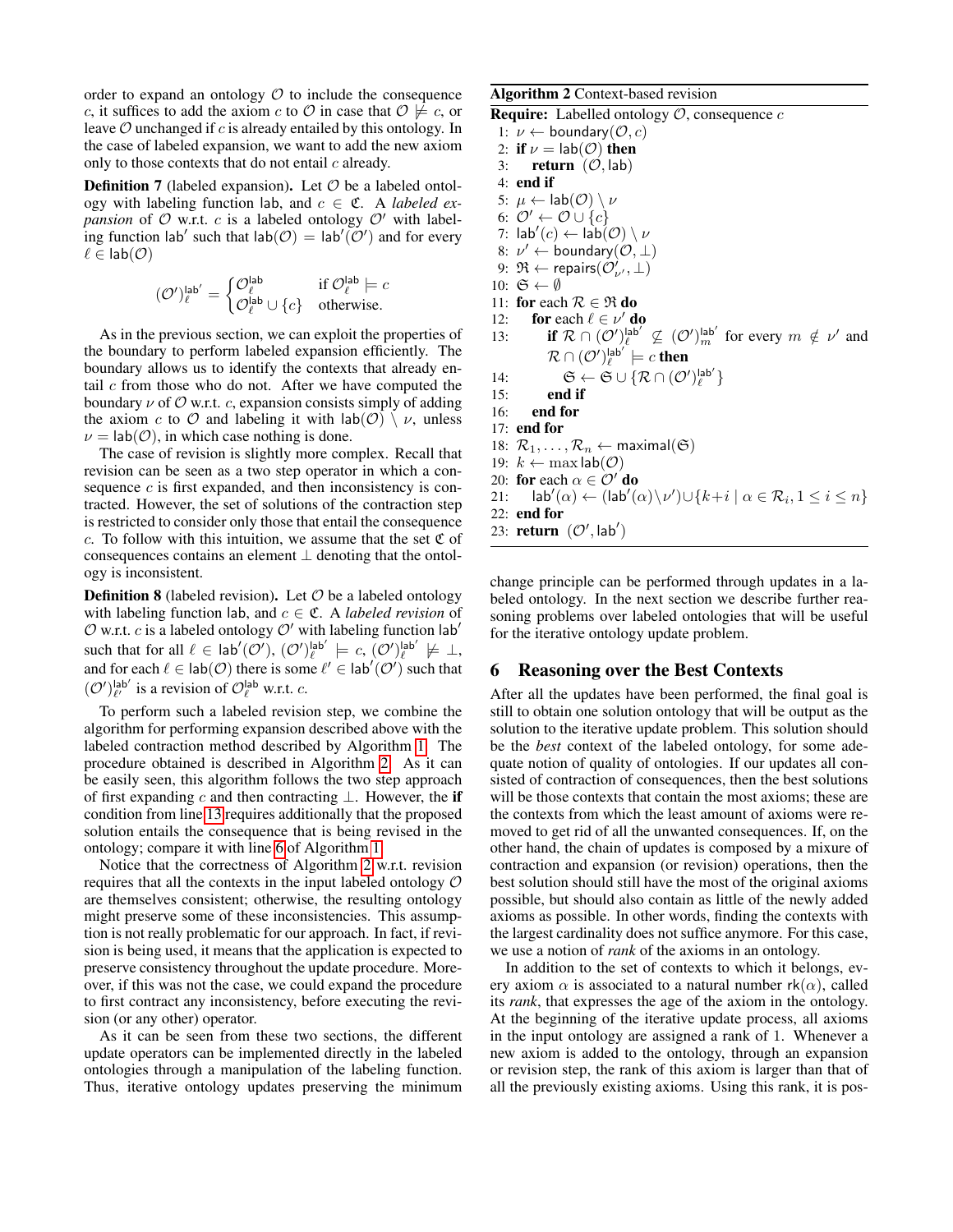

<span id="page-5-1"></span>Figure 3: Screenshot of a Protégé plug-in for ontology update

sible to define different measures of quality for a context in an ontology. One can, for example, find the contexts whose maximum rank is the smallest possible. This is the notion that we choose, as it guarantees that later expansions did not modify the axiomatic structure of the solution ontology.

Before choosing the final answer to the update problem, a user might be interested in analysing the best solutions found so far according to their properties. For example, if after several contraction operations one is interested in obtaining an ontology that entails a consequence  $c$ , it might not be necessary to expand the ontology with  $c$ . Instead, one can search for one of the best solutions that already entails  $c$ , and provide it as a final answer. To help in this task, we generalize the notion of the boundary, to consider only the best solutions, for a given notion of best.

**Definition 9** (best boundary). Let  $\mathcal{O}$  be a labeled ontology and  $c$  a consequence. The *best boundary* of  $O$  w.r.t.  $c$  is the (unique) set  $\nu \subseteq \text{lab}(\mathcal{O})$  of labels such that  $\ell \in \nu$  iff  $\mathcal{O}_{\ell}^{\text{lab}} \models c$ and  $\mathcal{O}_{\ell}^{\text{lab}}$  is one of the best contexts of  $\mathcal{O}.$ 

Since the class of best contexts can be maintained during the whole ontology update process, finding the best boundary reduces simply to finding the boundary over a restricted class of labels. The existing algorithms for computing the boundary can thus be easily adapted to compute the best boundary, too.

In the next section, we describe a prototype implementation of these ideas for updating description logic ontologies and reasoning with the best solutions.

### 7 Implementation and Evaluation

All the algorithms described in this paper were implemented in a prototype plug-in of the ontology editor Protégé.<sup>[2](#page-5-0)</sup> Figure [3](#page-5-1) shows a screenshot of this plug-in. Our tool is an extension of the context-based reasoner  $COBRA<sup>3</sup>$  $COBRA<sup>3</sup>$  $COBRA<sup>3</sup>$  that was originally developed for computing the boundary of a description logic labeled ontology w.r.t. a given consequence [Peñaloza] [and Thuluva, 2014\]](#page-7-6). COBRA uses a black-box based approach and exploits the functionalities provided by highly optimized DL reasoners to provide answers efficiently. It is worth mentioning that, although the ideas developed and the black-box mechanism is independent of the specific ontology language used, and in particular of the DL chosen, the current implementation of COBRA makes extensive use of the  $\mathcal{EL}^{++}$ reasoner ELK [Kazakov, Krötzsch, and Simančík, 2014]; in particular of the incremental reasoning functionality that this reasoner provides. For this reason, the functionality of both, COBRA and our plug-in, is currently limited to  $\mathcal{EL}^{++}$  ontologies.

The computation of the boundary is based on the optimized HST method proposed by [Baader, Knechtel, and](#page-7-4) Peñaloza [\[2012\]](#page-7-4). In this method, so-called MinAs [\[Baader](#page-6-3)] and Peñaloza, 2010a; [Baader and Pe](#page-6-4)ñaloza, 2010b; [Kalyan](#page-7-8) [pur et al., 2007\]](#page-7-8) are used to restrict the search-space of the contexts that entail a consequence. To implement this method, COBRA exploits the explanation functionality provided by the reasoner HermiT [\[Motik, Shearer, and Horrocks,](#page-7-9)  $2009$ ].<sup>[4](#page-5-3)</sup> To communicate with all the reasoners and with Protégé, the tool uses the OWL API.

To reason over the best answers, the size of each context and the rank of the axioms are maintained in hash tables that allow for easy access. Whenever a reasoning task is required, the different labels, the axioms in the contexts they define, and their different properties can be retrieved easily. The plug-in receives as input an ontology, which could be labeled or not, and a subsumption relation of interest. The user can then choose to compute the boundary for the subsumption relation, to update the ontology either by retracting or revising the consequence, to find the best contexts of the ontology, or to extract one arbitrary context of the ontology. For the last two tasks, a subsumption relation can be specified so that only those solutions that entail it are considered.

We tested our plug-in using the  $\mathcal{EL}^+$  version of GALEN and the 2010 version of SNOMED CT. Both of these ontologies were chosen by their size, and their expressivity, which can be handled by COBRA. As our prototype is not fully optimized, and is based on black-box methods for handling the boundary and other intermediate steps, our experiments are more targeted to understanding the advantages of using our approach for iterative update, and identifying the bottlenecks in the efficiency of our implementation. To achieve these goals, each experiment was based on five distinct consequences of the input ontology. Four of these consequences were contracted from the ontology and the fifth was used to extract one best solution that entailed it. The size of this best solution was compared to the result of extracting one maximum repair after each contraction. Surprisingly for us, the results showed that preserving all the information during contraction did not provide a much better answer than extracting an ontology at every step. Indeed, in all the experiments performed on SNOMED, the size of the answers was the same, while for GALEN, at most one axiom was removed unnecessarily by the naïve approach. This might be explained by the fact that these ontologies are well-structured, and usually

<span id="page-5-0"></span><sup>2</sup>[http://protege.stanford.edu/](#page-7-6)

<span id="page-5-2"></span><sup>3</sup>[http://cobrareasoner.sourceforge.net/](#page-7-6)

<span id="page-5-3"></span><sup>4</sup><http://hermit-reasoner.com/>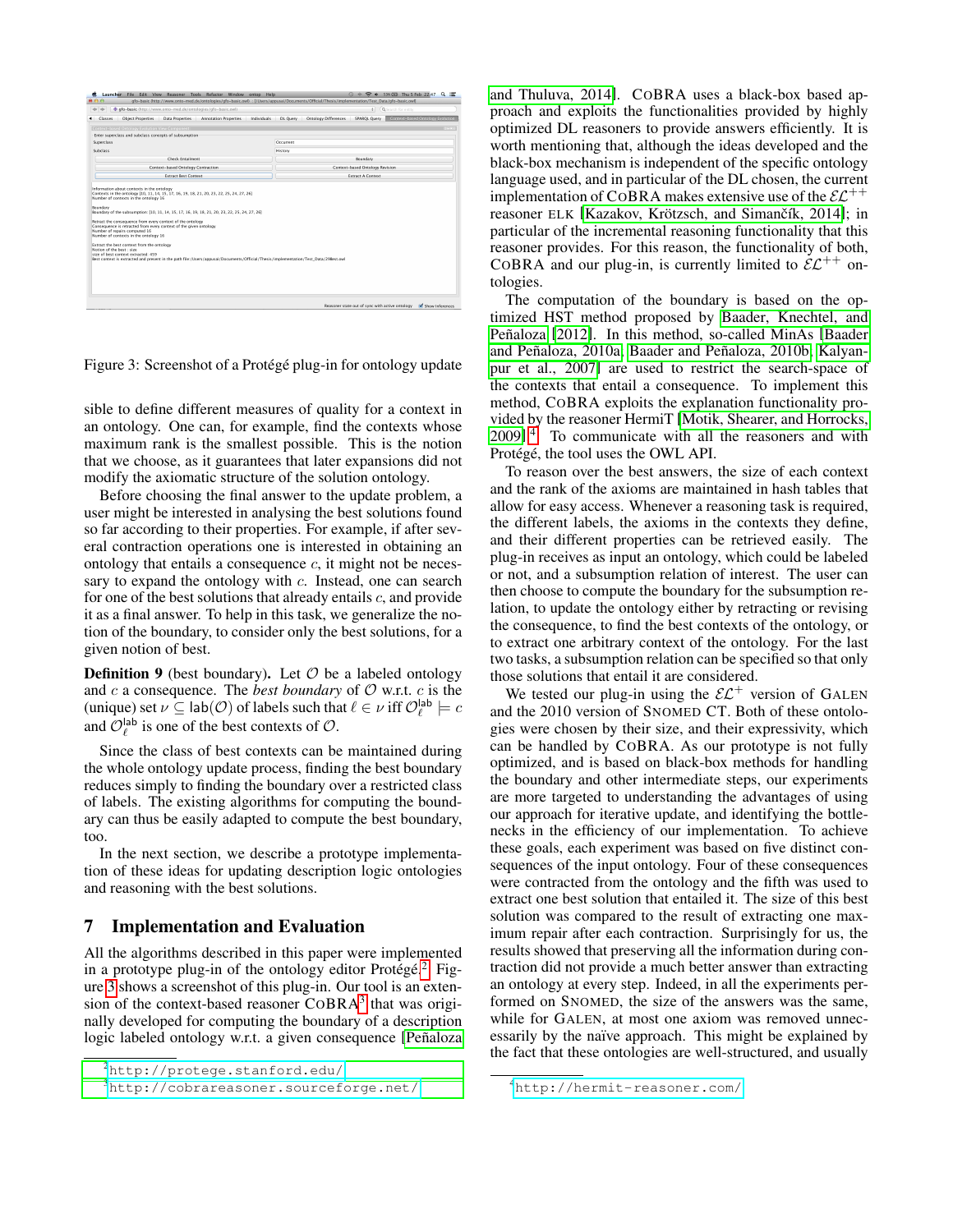

<span id="page-6-5"></span>Figure 4: Total time for computing repairs in relation to the number of repairs and boundary size for GALEN



<span id="page-6-6"></span>Figure 5: Total time for computing repairs in relation to the number of repairs and boundary size for SNOMED

consequences are caused by very small sub-sets of axioms.

More interesting is the analysis of the factors that reduce the efficiency of our implementation. Analysing the execution times of all the experiments made, we see that the main bottleneck in our tool is the time required to compute the repairs when a contraction is made. Moreover, the time required for computing these repairs is strongly correlated with the size of the boundary for the consequence (that is, the number of contexts that will need to be modified) and with the total number of repairs computed. This correlation can be easily visualized in Figures [4](#page-6-5) (for GALEN) and [5](#page-6-6) (SNOMED). We notice that these experiments still took over ten minutes to execute. This means that our prototype is still far from being at a production state. However, being based fully in black-box methods, it has still a large margin for optimizations, both in terms of the reasoners it calls, and in the integrations of these reasoners into the overall tool.

To reduce the time required to compute the repairs, we can

then optimize the boundary computation algorithm. A further analysis of our executions shows that the MinA computation approach from HermiT results very inefficient when the ontology has many contexts. One possibility is then to find a better implementation of MinA computation to use within our tool. As soon as one is developed, our method will be immediately improved.

For a more detailed analysis of the methods, and more information about the experimental setting, we refer the interested reader to [\[Thuluva, 2015\]](#page-7-10). Obviously, more experiments and further optimizations are necessary before the tool can be effectively used for practical applications.

## 8 Conclusions

We have studied a new approach for performing iterative ontology update, preserving the principle of minimal change. Our approach is based on the idea of preserving many ontologies together, represented compactly as a single labeled ontology. Within this setting, we propose contraction, expansion and revision operators that work directly on the labeled ontology, and modifying the labels that define the contexts, or solutions.

Using off-the-shelf reasoning tools for description logics, we implemented a prototype iterative update tool that applies our methods. Although our prototype is still far from being effective for real-life applications, it shows that our ideas are feasible. Moreover, an experimental analysis shows the main components that affect the efficiency of our methods. As future work, we plan to further optimize and analyse our methods.

### Acknowledgements

This work was partially supported by the German Research Foundation (DFG) under the SFB 912 'HAEC' and the Cluster of Excellence 'cfAED,' and was developed while the first author was still affiliated with TU Dresden and the Center for Advancing Electronics Dresden, Germany.

# References

- <span id="page-6-0"></span>[Alchourrón, Gärdenfors, and Makinson, 1985] Alchourrón, C. E.; Gärdenfors, P.; and Makinson, D. 1985. On the logic of theory change: Partial meet contraction and revision functions. *Journal Symbolic Logic* 50(2):510–530.
- <span id="page-6-3"></span>[Baader and Peñaloza, 2010a] Baader, F., and Peñaloza, R. 2010a. Automata-based axiom pinpointing. *Journal of Automated Reasoning* 45(2):91–129.
- <span id="page-6-4"></span>[Baader and Peñaloza, 2010b] Baader, F., and Peñaloza, R. 2010b. Axiom pinpointing in general tableaux. *Journal of Logic and Computation* 20(1):5–34.
- <span id="page-6-1"></span>[Baader et al., 2007] Baader, F.; Calvanese, D.; McGuinness, D. L.; Nardi, D.; and Patel-Schneider, P. F., eds. 2007. *The Description Logic Handbook: Theory, Implementation, and Applications*. Cambridge University Press, 2nd edition.
- <span id="page-6-2"></span>[Baader, Brandt, and Lutz, 2005] Baader, F.; Brandt, S.; and Lutz, C. 2005. Pushing the EL envelope. In *Proceedings of*